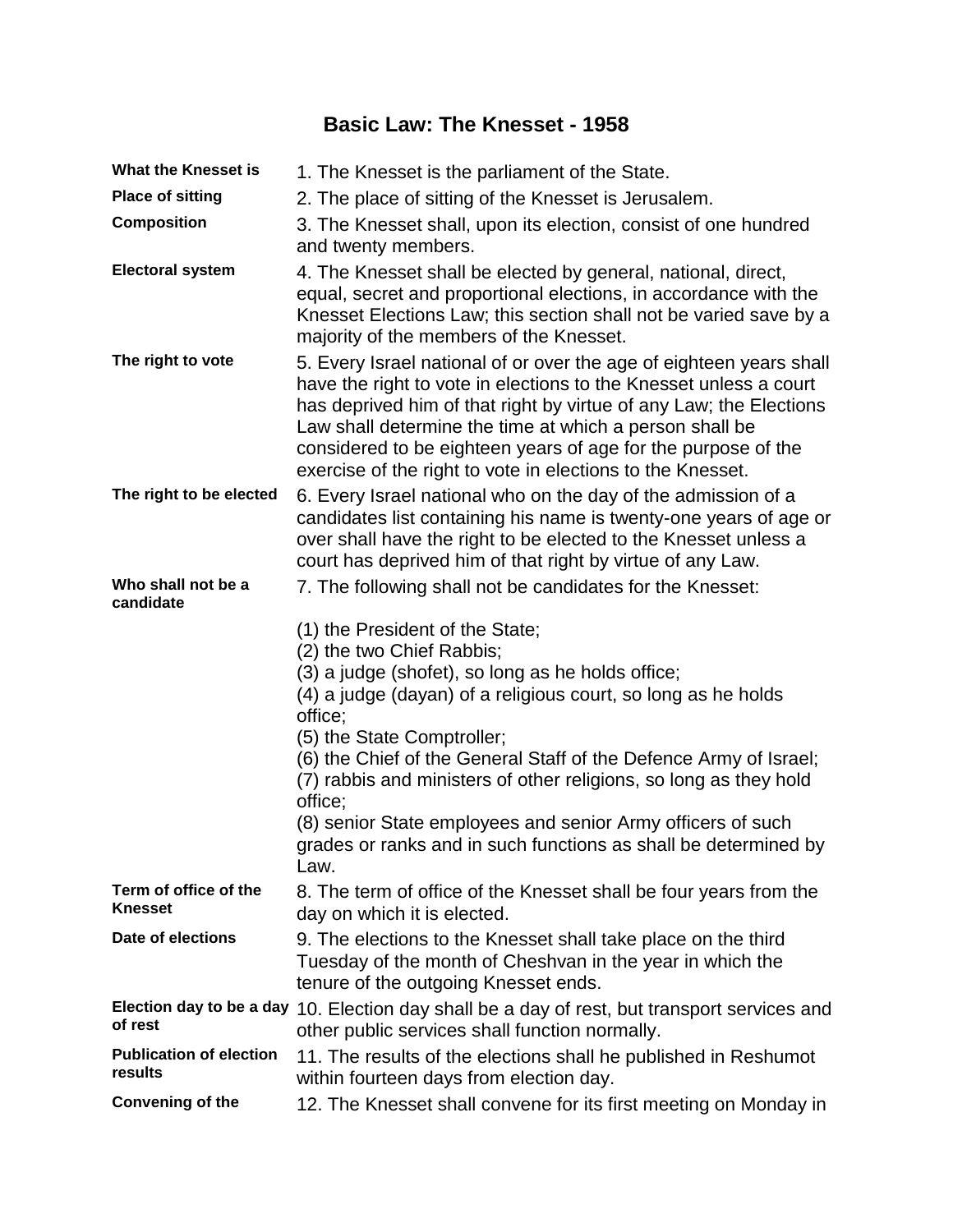| <b>Knesset</b>                                                   | the second week following the week in which the election results<br>are published, at four o'clock in the afternoon, or, if that day is a<br>festival or the eve of festival, on the workday next following the<br>festival.                                                                                                                                     |
|------------------------------------------------------------------|------------------------------------------------------------------------------------------------------------------------------------------------------------------------------------------------------------------------------------------------------------------------------------------------------------------------------------------------------------------|
|                                                                  | Opening of the Knesset 13. The Knesset shall be opened by the President of the State or,<br>in his absence, by the oldest Knesset member present; if the<br>President of the State opens the Knesset, he shall hand over the<br>chairmanship of the meeting to the oldest Knesset member<br>present.                                                             |
| <b>Declaration of</b><br>allegiance by members<br>of the Knesset | 14. When the oldest Knesset member has opened the first<br>meeting of the Knesset or taken over the chairmanship thereof,<br>he shall make his declaration of allegiance as a Knesset member;<br>the declaration shall read as follows:<br>"I pledge myself to bear allegiance to the State of Israel and<br>faithfully to discharge my mandate in the Knesset." |
|                                                                  | When the oldest Knesset member has made his declaration of<br>allegiance, he shall read the text once more to the members of<br>the Knesset, and each of them in turn shall rise and declare:                                                                                                                                                                    |
|                                                                  | "I pledge myself".                                                                                                                                                                                                                                                                                                                                               |
| <b>Declaration after the</b><br>opening meeting                  | 15. A Knesset member who was not present at the opening<br>meeting or who became a Knesset member after that meeting<br>shall make his declaration of allegiance at the first meeting that<br>he attends; the chairman of the meeting shall read to him the text<br>of the declaration, and the member shall rise and declare:<br>"I pledge myself."             |
| <b>Failure to make</b><br>declaration                            | 16. Where the Chairman of the Knesset has called upon a<br>member of the Knesset to make his declaration of allegiance and<br>the member has not done so, the member shall not enjoy the<br>rights of a member of the Knesset so long as he has not made<br>the declaration.                                                                                     |
| <b>Immunity of Knesset</b><br>members                            | 17. The members of the Knesset shall have immunity; particulars<br>shall be prescribed by Law.                                                                                                                                                                                                                                                                   |
| <b>Immunity of Knesset</b><br>buildings                          | 18. The building of the Knesset shall have immunity; particulars<br>shall be prescribed by Law.                                                                                                                                                                                                                                                                  |
| <b>Procedure and rules</b>                                       | 19. The Knesset shall itself prescribe its procedure; in so far as<br>such procedure has not been prescribed by Law, the Knesset<br>shall prescribe it by rules; so long as the procedure has not been<br>prescribed as aforesaid, the Knesset shall follow its accepted<br>practice and routine.                                                                |
| <b>Chairman and Vice-</b><br><b>Chairmen</b>                     | 20. The Knesset shall elect from among its members a Chairman<br>and Vice-Chairmen.                                                                                                                                                                                                                                                                              |
| <b>Committees</b>                                                | 21. The Knesset shall elect from among its members permanent                                                                                                                                                                                                                                                                                                     |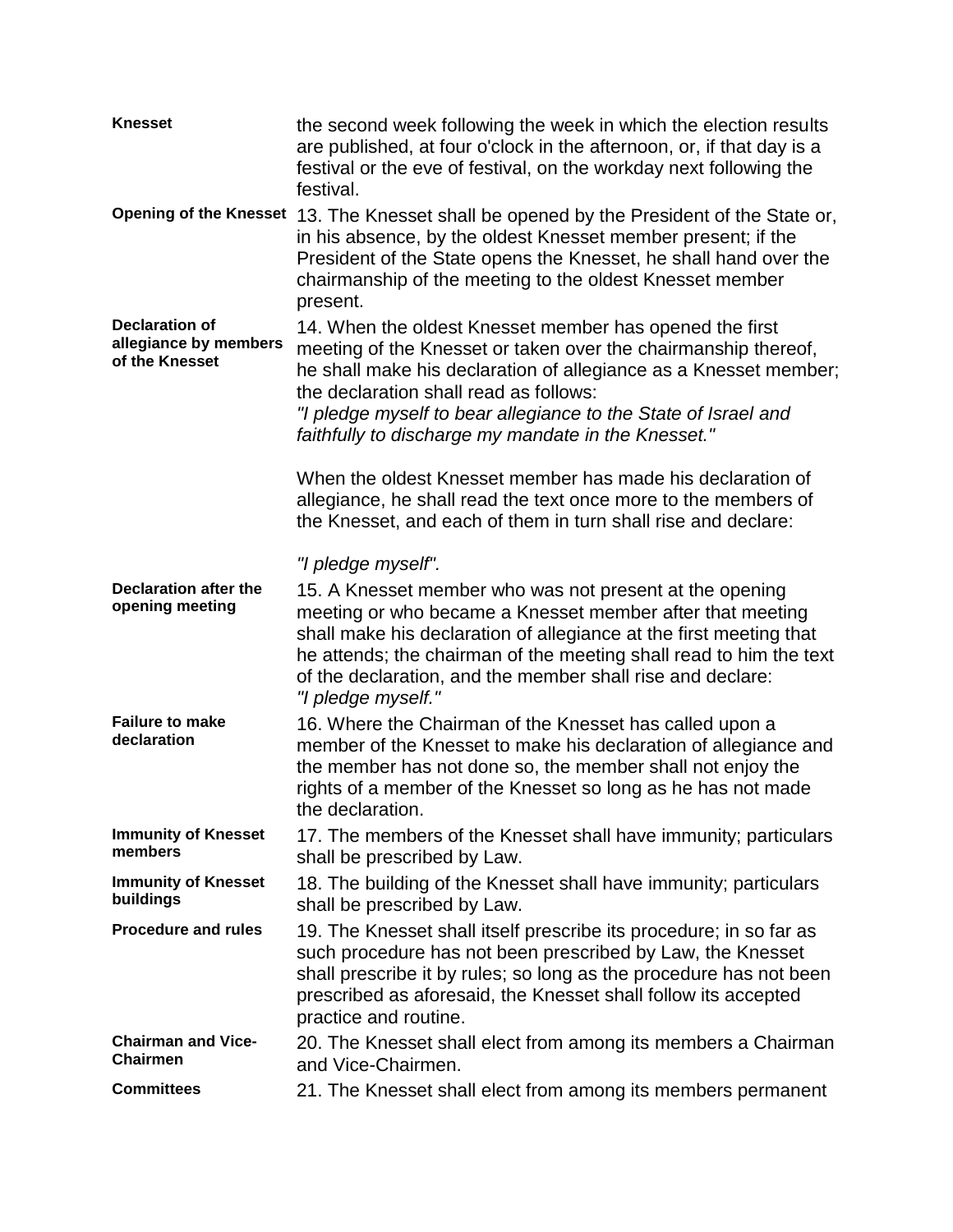|                                                                   | committees, and it may elect from among its members<br>committees for specific matters; the functions, powers and<br>procedure of the committees shall, in so far as they are not<br>prescribed by Law, be prescribed by the Rules.                                                                                                                                                                                                                                                                                                                                            |
|-------------------------------------------------------------------|--------------------------------------------------------------------------------------------------------------------------------------------------------------------------------------------------------------------------------------------------------------------------------------------------------------------------------------------------------------------------------------------------------------------------------------------------------------------------------------------------------------------------------------------------------------------------------|
|                                                                   | Commissions of inquiry 22. The Knesset may appoint commissions of inquiry - either by<br>empowering one of the permanent committees in that behalf or<br>by electing a commission from among its members - to<br>investigate matters designated by the Knesset; the powers and<br>functions of a commission of inquiry shall be prescribed by the<br>Knesset; every commission of inquiry shall include also<br>representatives of party groups which do not participate in the<br>Government, in accordance with the relative strength of the party<br>groups in the Knesset. |
| <b>Government member</b><br>who is not a member of<br>the Knesset | 23. A member of the Government who is not a member of the<br>Knesset shall, as to everything relating to the Knesset, have the<br>same status as a member of the Government who is a member of<br>the Knesset, except that he shall not have the right to vote.                                                                                                                                                                                                                                                                                                                |
| Quorum                                                            | 24. The Knesset shall hold debates and pass decisions whatever<br>the number of members present.                                                                                                                                                                                                                                                                                                                                                                                                                                                                               |
| <b>Majority</b>                                                   | 25. Save as otherwise provided by Law, the Knesset shall pass<br>its decisions by a majority of those participating in the voting -<br>those abstaining not being reckoned as participating - and the<br>voting procedure shall be prescribed by the Rules.                                                                                                                                                                                                                                                                                                                    |
| <b>Meetings</b>                                                   | 26. The meetings of the Knesset shall be held at its place of<br>sitting: Provided that in special circumstances the Chairman of<br>the Knesset may, in consultation with the Vice-Chairmen,<br>convene the Knesset elsewhere. The meetings of the Knesset<br>shall take place on workdays.                                                                                                                                                                                                                                                                                    |
| <b>Publicity of meetings</b>                                      | 27. The Knesset shall sit in public unless it has been decided,<br>under such conditions and in such manner as has been<br>prescribed by the Rules, that it shall sit in camera.                                                                                                                                                                                                                                                                                                                                                                                               |
| <b>Publication - open</b><br>meetings                             | 28. The publication of proceedings taken and utterances made at<br>an open meeting is not restricted and does not entail any criminal<br>or civil liability: Provided that the chairman of the meeting may, in<br>such manner as has been prescribed by the Rules, prohibit the<br>publication of anything the publication of which may, in his<br>opinion, prejudice the security of the State.                                                                                                                                                                               |
| <b>Publication - closed</b><br>meetings                           | 29. The publication of proceedings taken and utterances made at<br>a closed meeting is prohibited in so far as it has not been<br>permitted in the manner prescribed by the Rules.                                                                                                                                                                                                                                                                                                                                                                                             |
| <b>Prohibited publication</b>                                     | 30. A person who publishes anything the publication of which is<br>prohibited under the preceding two sections is liable to the<br>penalties prescribed by Law.                                                                                                                                                                                                                                                                                                                                                                                                                |
| <b>Sessions</b>                                                   | 31. The Knesset shall hold two sessions a year; one of them shall                                                                                                                                                                                                                                                                                                                                                                                                                                                                                                              |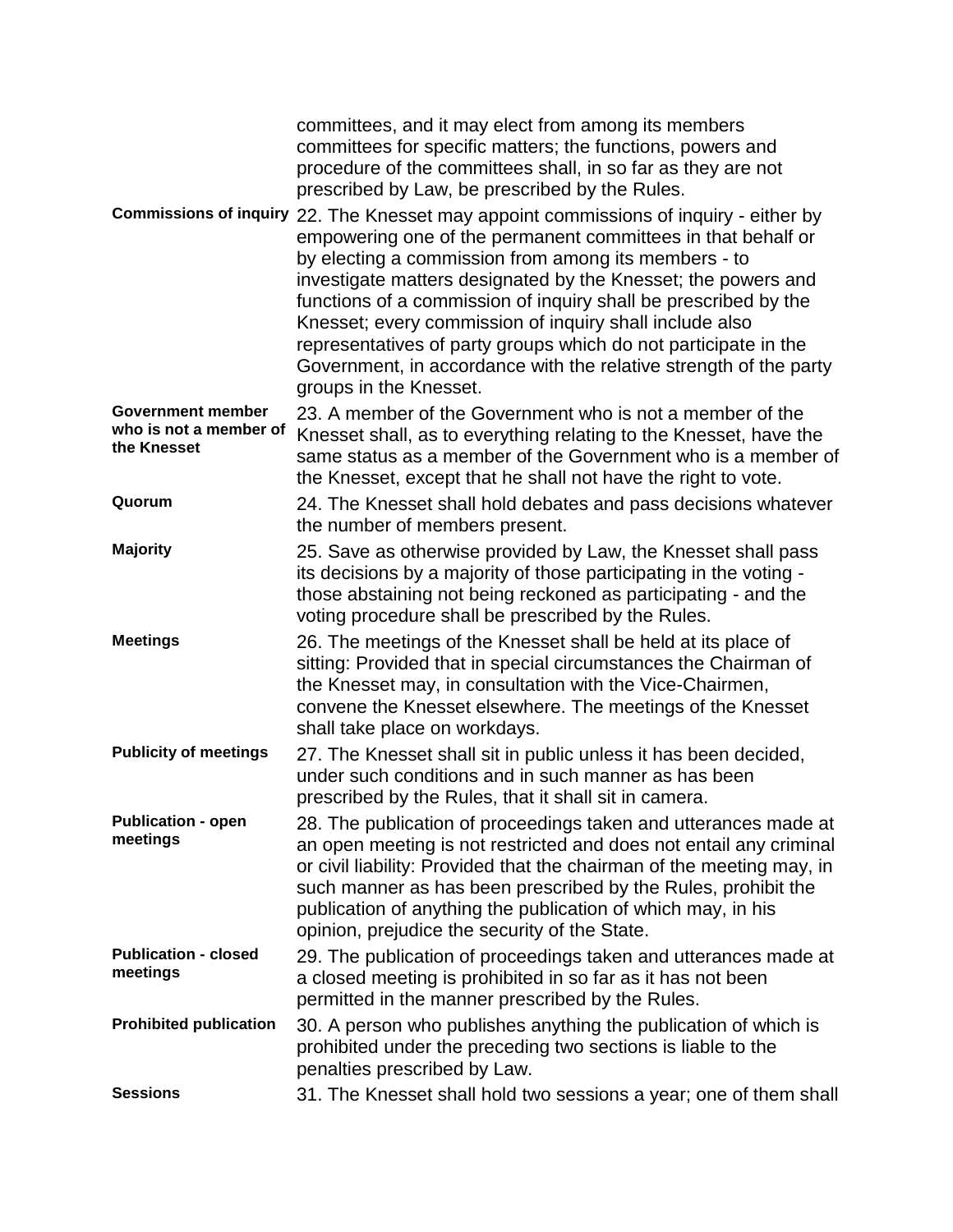|                                                                 | open within four weeks after the Feast of Tabernacles, the other<br>within four weeks after Independence Day; the aggregate<br>duration of the two sessions shall not be less than eight months.                                                                                                                                                                                                                                           |
|-----------------------------------------------------------------|--------------------------------------------------------------------------------------------------------------------------------------------------------------------------------------------------------------------------------------------------------------------------------------------------------------------------------------------------------------------------------------------------------------------------------------------|
| Time for opening of<br>sessions                                 | 32. If the Knesset has not been convened within the four weeks<br>referred to in the preceding section, it shall convene on Monday<br>in the fifth week, at four o'clock in the afternoon.                                                                                                                                                                                                                                                 |
| <b>Convening of the</b><br>Knesset out of season                | 33. In addition to the aforementioned sessions, the Chairman of<br>the Knesset shall convene the Knesset upon the demand of thirty<br>members of the Knesset or upon the demand of the Government.                                                                                                                                                                                                                                         |
| <b>Dissolution of the</b><br><b>Knesset</b>                     | 34. The Knesset shall not decide to dissolve itself before the<br>expiration of its term of office save by adopting a Law for that<br>purpose.                                                                                                                                                                                                                                                                                             |
| Date of elections after<br>dissolution of the<br><b>Knesset</b> | 35. The Law concerning the dissolution of the Knesset shall<br>contain a provision as to the date of the elections to the next<br>Knesset.                                                                                                                                                                                                                                                                                                 |
| Term of office of the<br><b>Knesset after</b><br>dissolution    | 36. If the Knesset decides to dissolve itself, the term of office of<br>the next Knesset shall run until the month of Cheshvan next<br>following the termination of four years from the day of its election.                                                                                                                                                                                                                               |
| <b>Continuity of the</b><br><b>Knesset</b>                      | 37. The outgoing Knesset shall continue to hold office until the<br>convening of the incoming Knesset.                                                                                                                                                                                                                                                                                                                                     |
| <b>Extension of validity of</b><br>enactments                   | 38. Any enactment due to expire during the last two months of<br>the term of office of the outgoing Knesset or within four months<br>after the Knesset has decided to dissolve itself or during the first<br>three months of the term of office of the incoming Knesset shall<br>continue in force until tile expiration of the said three months.                                                                                         |
| <b>Remuneration of</b><br>members of the<br><b>Knesset</b>      | 39. The members of the Knesset shall receive a remuneration as<br>provided by Law.                                                                                                                                                                                                                                                                                                                                                         |
| <b>Resignation of member</b><br>of the Knesset                  | 40. A member of the Knesset may resign his office; resignation<br>shall be by personal presentation of a letter of resignation by the<br>resigning member to the Chairman of the Knesset or, if the<br>member is unable to present the letter of resignation personally,<br>by transmission thereof in the manner prescribed by the Rules;<br>the letter of resignation shall be signed on the day of the<br>presentation or transmission. |
| <b>Consequences of</b><br>resignation                           | 41. If a member of the Knesset tenders his resignation, his<br>membership of the Knesset shall cease forty-eight hours after the<br>letter of resignation reaches the Chairman of the Knesset, unless<br>the member withdraws resignation before then.                                                                                                                                                                                     |
| member of the Knesset                                           | Termination of tenure of 42. If a member of the Knesset is elected or appointed to one of<br>the posts the holders of which are debarred from being<br>candidates for the Knesset, his membership of the Knesset shall<br>cease upon the election or appointment.                                                                                                                                                                          |
| <b>Replacement of</b>                                           | 43. If the seat of a member of the Knesset falls vacant, it shall be                                                                                                                                                                                                                                                                                                                                                                       |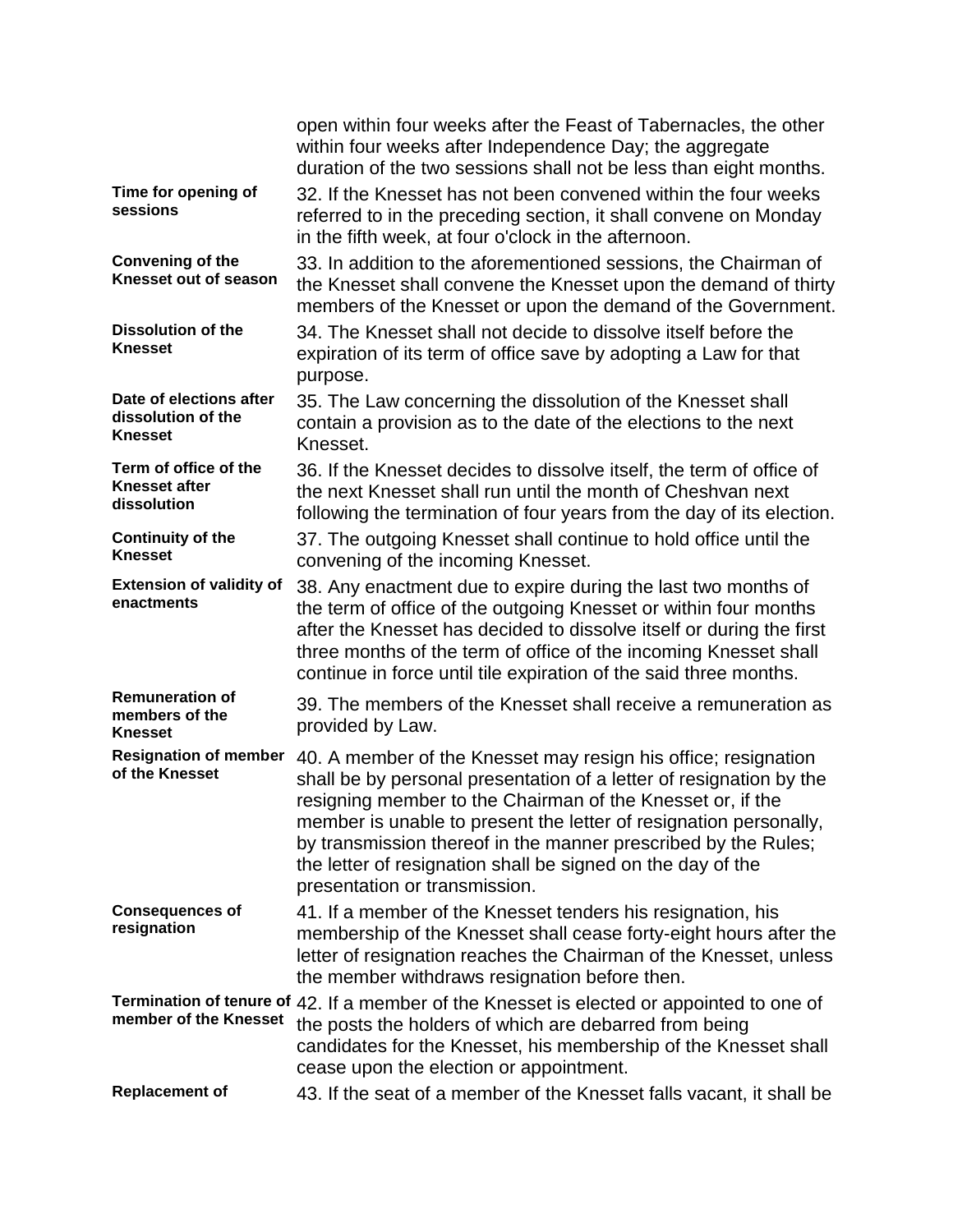| <b>Knesset member</b>                                 | filled by the candidate who, in the list of candidates which<br>included the name of the late member, figured immediately after<br>the last of the elected candidates. |
|-------------------------------------------------------|------------------------------------------------------------------------------------------------------------------------------------------------------------------------|
| Law not to be affected<br>by emergency<br>regulations | 44. Notwithstanding the provision of any other law, this Law<br>cannot be varied, suspended, or made subject to conditions, by<br>emergency regulations.               |
| <b>Entrenched sections</b>                            | 45. Section 44, or this section, shall not be varied save by a<br>majority of eighty members of the Knesset.                                                           |

#### DAVID BEN-GURION Prime Minister

YITZCHAK BEN-ZVI President of the State

\* Passed by the Knesset on the 22nd Shevat, 5718 (12th February, 1958) and published in Sefer Ha-Chukkim No, 244 of the 30th Shevat. 5718 (20th February. 1958). p. 69; the Bill was published in Hatza'ot Chok No, 180 of 5714, p. 18.

## **Basic Law: The Knesset (Amendment No. 1)\***

Amendment of section 1. In section 9 of the Basic Law: The Knesset\*\*, the full stop at **9** the end shall be replaced by a comma, to be followed by the words : "But if the year which preceded that year was a leap year, the elections shall take place on the first Tuesday of that month."

DAVID BEN-GURION Prime Minister

YITZCHAK BEN-ZVI President of the State

\* Passed by the Knesset on the 16th Tammuz, 5719 (22nd July. 1959) and published in Sefer Ha-Chukkim No. 285 of the 24th Tammuz, 5719 (30th July, 1959), p. 146 ; the Bill and an Explanatory Note were published in Hatza'ot Chok No. 403 of 5719, p. 438.

\*\* Sefer Ha-Chukkim No. 244 of 5718, p. 69; LSI vol. XII, p. 85.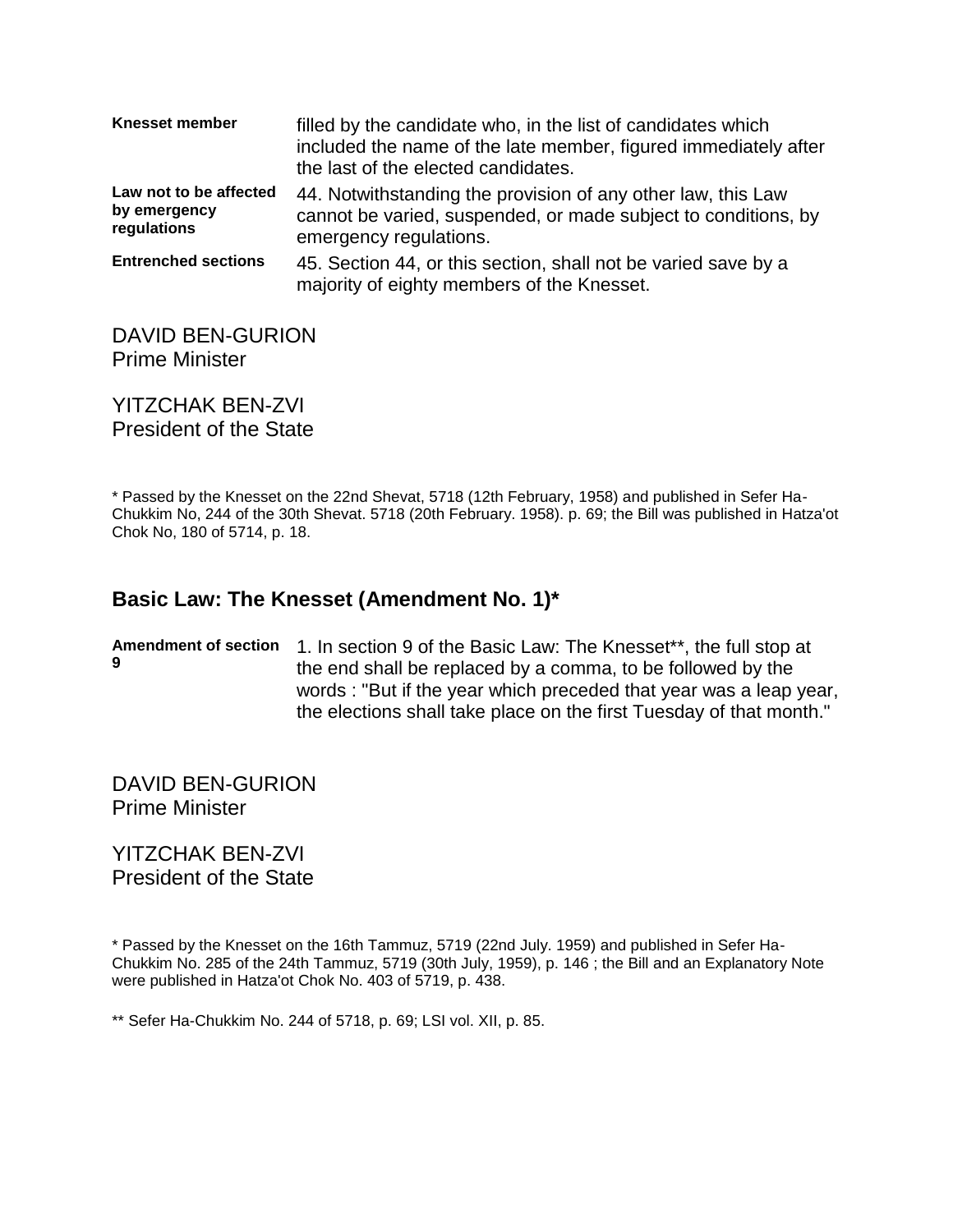## **Basic Law: The Knesset (Amendment No. 2)\***

**Amendment of section**  Paragraph (7) of section 7 of the Basic Law: The Knesset\*\* shall **7** be replaced by the following paragraph:

> "(7) rabbis and ministers of other religions while holding office for a remuneration.".

DAVID BEN-GURION Prime Minister

YITZCHAK BEN-ZVI President of the State

\* Passed by the Knesset on the 23rd Tammuz, 5719 (29th July, 1959) and published in Sefer Ha-Chukkim No. 286 of the 2nd Av, 5719 (6th August, 1959), p. 158 ; the Bill and an Explanatory Note were published in Hatza'ot Chok No. 404 of 5719, p. 448.

\*\* Sefer Ha-Chukkim No. 244 Of 5718, p. 69; LSI vol. XII, p. 85.

### **Basic Law: The Knesset (Amendment No. 3)\***

Addition of section 46 1. In the Basic Law: The Knesset\*\*, the following section shall be added after section 45:

**"Special majority when required**

46. The majority required by this Law for a variation of section 4, 44 or 45 shall be required for decisions of the Knesset plenary at every stage of law-making, except a debate on a motion for the Knesset agenda. In this section, **"variation"** means both an express and an implicit variation.".

DAVID BEN-GURION Prime Minister

YITZCHAK BEN-ZVI President of the State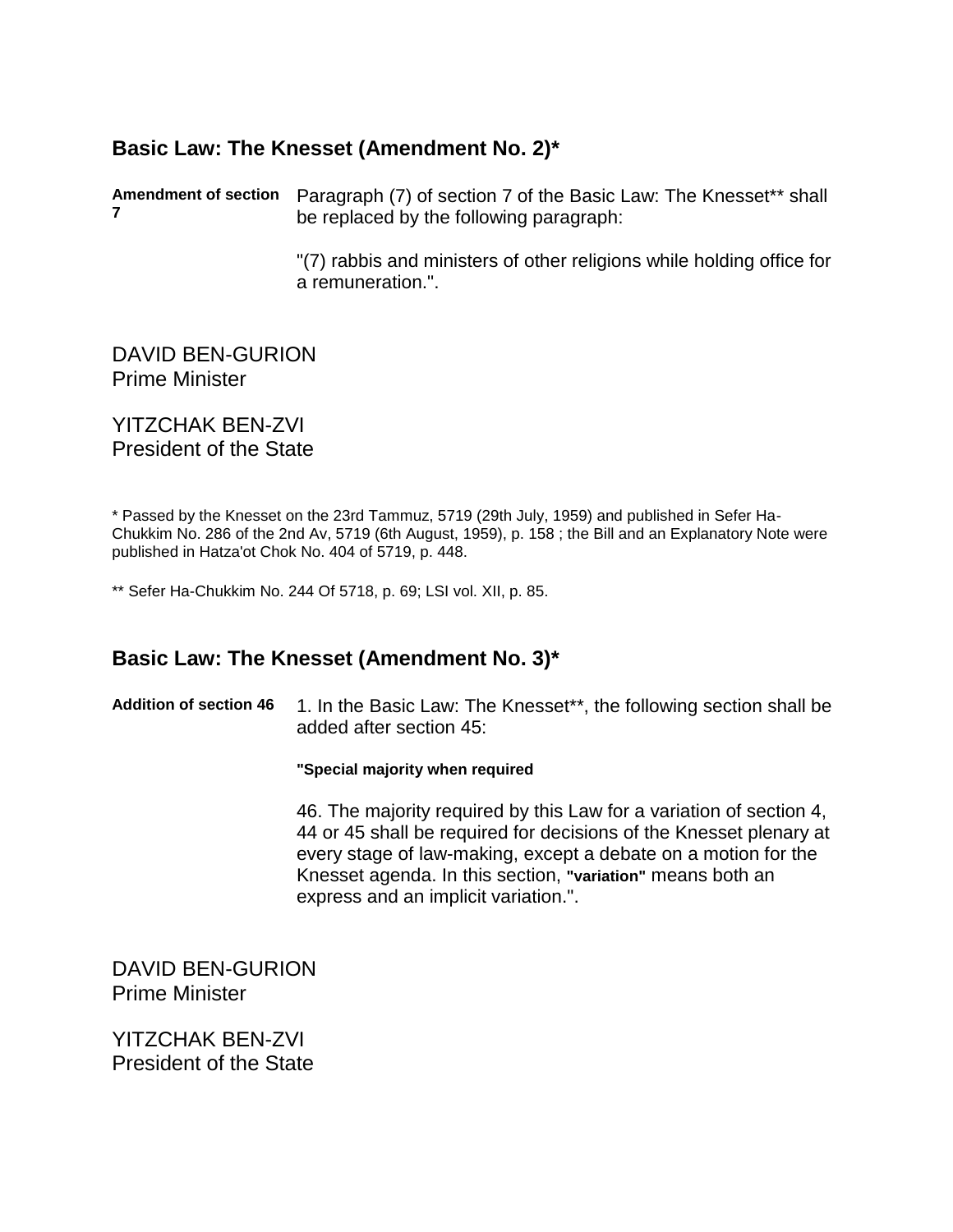\* Passed by the Knesset on the 2nd Av, 5719 (6th August, 1959) and published in Sefer Ha-Chukkim No. 291 of the 12th Av, 5719 (16th August, 1959), p. 210; the Bill and an Explanatory Note were published in Hatza'ot Chok No. 372 of 5719, p. 151.

\*\* Sefer Ha-Chukkim No. 244 of 5718, p. 69; LSI vol. XII, p. 85.

#### **Basic Law: The Knesset (Amendment No. 4)\***

**Addition of section 20A** 1. In the Basic Law: The Knesset\*\*, the following section shall be inserted after section 20:

#### **"Acting Chairman and Interim Chairman of Knesset**

2OA.(a) Whenever the Chairman of the Knesset leaves the territory of the State, a Vice-Chairman shall serve as Acting Chairman until his return.

(b) Whenever the Chairman of the Knesset notifies the House Committee, or if the House Committee decides, that for reasons of health the Chairman of the Knesset is temporarily unable to carry out his functions, a Vice-Chairman shall serve as Acting Chairman until the Chairman notifies the House Committee or until the House Committee decides that the Chairman is no longer unable to carry out his functions.

(c) When the post of Chairman of the Knesset has fallen vacant because the Chairman has resigned or has died or because the House Committee has decided that for reasons of health he is permanently unable to carry out his functions - a Vice-Chairman shall serve as Interim Chairman until the Knesset elects a new Chairman.

(d) The Vice-Chairman who is to serve as Acting Chairman or Interim Chairman of the Knesset shall be elected in that behalf by the House Committee.

(e) During his tenure as Acting Chairman or Interim Chairman of the Knesset, the Vice-Chairman shall serve in every capacity assigned to the Chairman of the Knesset by law, shall carry out every function imposed upon the Chairman of the Knesset by law and shall exercise every power vested in the Chairman of the Knesset by law.

(f) The provisions of this section shall also apply, mutatis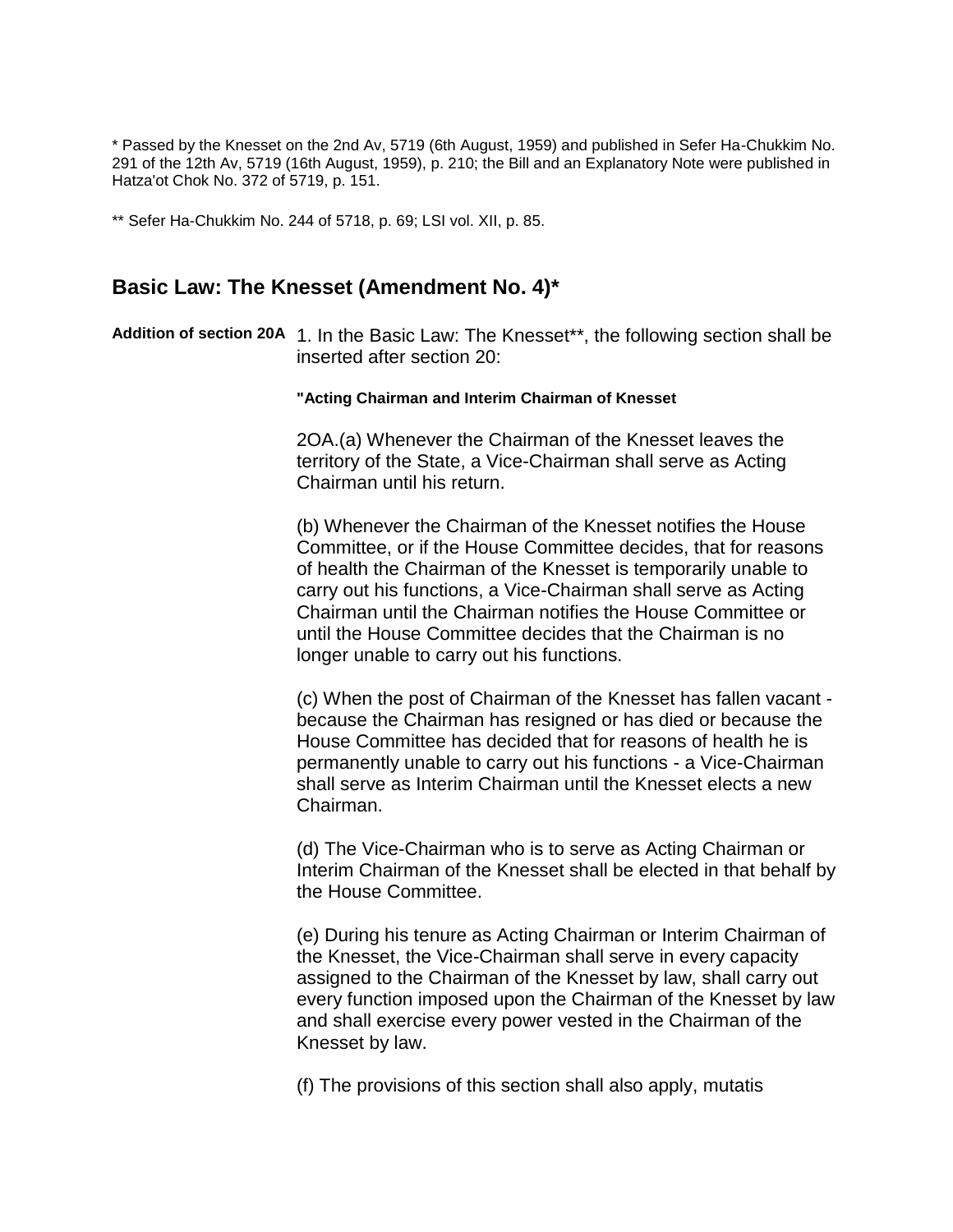mutandis, if the circumstances envisaged in subsection (a), (b) or (c) with regard to the Chairman of the Knesset exist with regard to a Vice-Chairman who is serving as Acting Chairman or Interim Chairman.".

LEVI ESHKOL Prime Minister

#### SHNEUR ZALMAN SHAZAR President of the State

\* Passed by the Knesset on the 2nd Adar Bet, 5727 (14th March, 1967) and published in Sefer Ha-Chukkim No. 493 of the 11th Adar Bet, 5727 (23th March, 1967), p. 24; the Bill and an Explanatory Note were published in Hatza'ot Chok No. 710 of 5727, p. 28.

\*\* Sefer Ha-Chukkim of 5718, p. 69 - LSI vol. XII, p. 85; Sefer Ha-Chukkim of 5719, pp. 146, 158 and 210 - LSI vol. XIII, pp. 155, 167 and 228.

### **Basic Law: The Knesset (Amendment No. 5)\***

**Amendment of section**  1. In the Basic Law: The Knesset\*\*, section 31 shall be re-marked **31** as section 31(a) and the following subsection shall be added thereafter:

> "(b) If a Knesset has been elected otherwise than at the date prescribed in section 9, the House Committee shall prescribe the times of the two terms in the year in which it was elected.".

YlTZCHAK RABIN Prime Minister

EFRAYIM KATZIR President of the State

\* Passed by the Knesset on the 27th Tammuz, 5734 (17th July, 1974) and published in Sefer Ha-Chukkim No. 741 of the 6th Av, 5734 (25th July, 1974), p. 108 ; the Bill and an Explanatory Note were published in Hatza'ot Chok No. 1129 of 5734, p. 234.

\*\* Sefer Ha-Chukkim of 5718, p. 69 - LSI vol. XII, p. 85; Sefer Ha-Chukkim of 5719, pp. 146, 158 and 210 - LSI vol. XIII, pp. 155, 167 and 228; Sefer Ha-Chukkim of 5727, p. 24 - LSI vol. XXI, p. 14.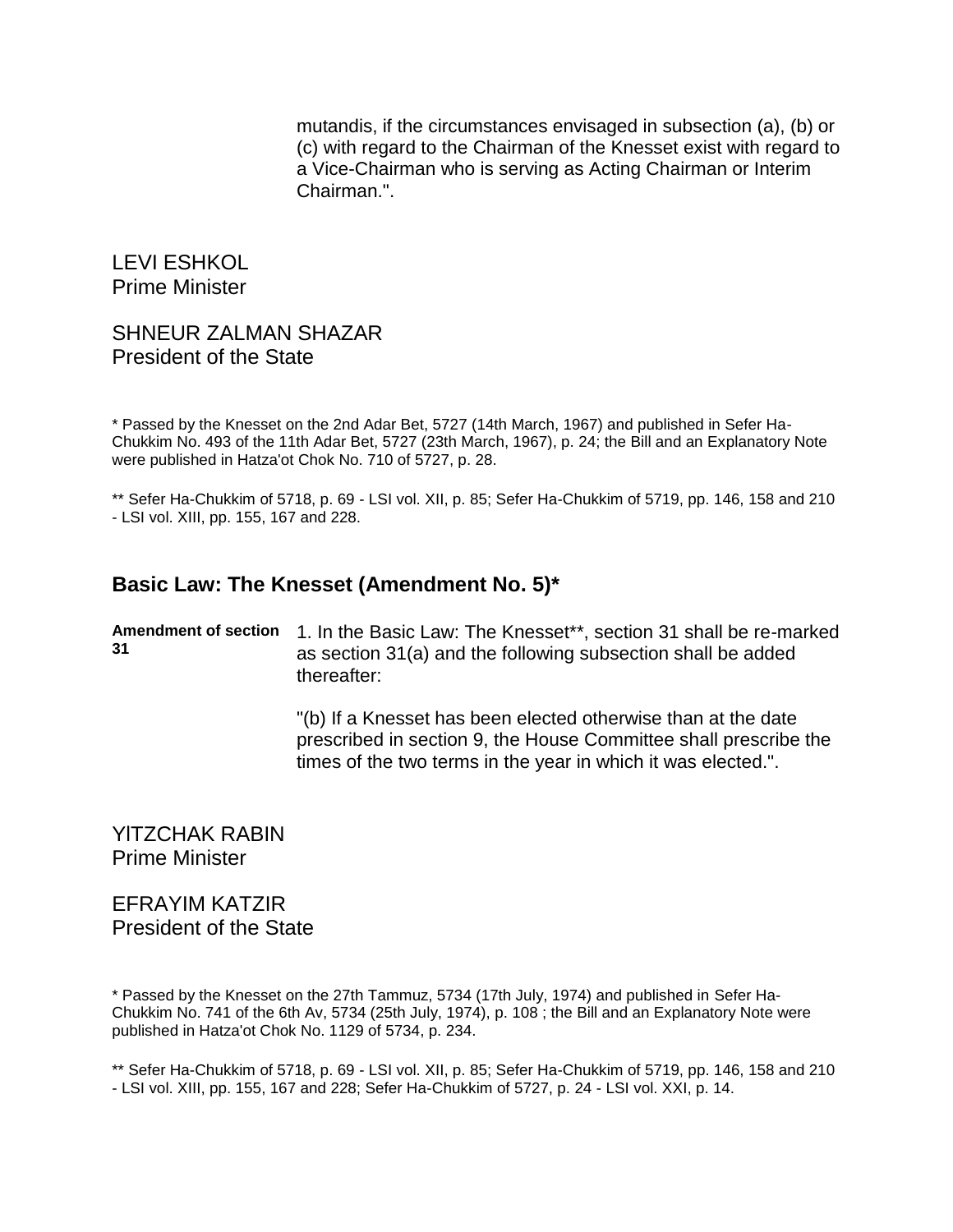## **Basic Law: The Knesset (Amendment No. 6)\***

**Amendment of section**  1. In section 24 of the Basic Law: The Knesset\*\*, the words **"save 24 as otherwise provided by Law"** shall be added at the end.

YIGAEL YADIN Deputy Prime Minister Acting Prime Minister

YITZCHAK NAVON President of the State

\* Passed by the Knesset on the 3rd Av, 5740 (16th July, 1980) and published in Sefer Ha-Chukkim No. 977 of the 12th Av. 5740 (25th July. 1980). p. 160; the Bill and an Explanatory Note were published in Hatza'ot Chok No. 1399 of 5739, p. 176.

\*\* Sefer Ha-Chukkim of 5718; LSI vol. XII. p. 85: Sefer Ha-Chukkim of 5719. pp. 146, 158 and 2 1 0 - LSI vol. XIII, pp. 155, 167 and 228: Sefer Ha-Chukkim of 5727, p. 24 - LSI vol. XXI. p. 14; Sefer Ha-Chukkim of 5734, p. 108 - LSI vol. XXVIII, p. 112.

#### **Basic Law: The Knesset (Amendment No. 7)\***

| <b>Addition of sections</b> | 1. In the Basic Law: The Knesset**, the following sections shall |
|-----------------------------|------------------------------------------------------------------|
| 42A and 42B                 | be inserted after section 42:                                    |
|                             |                                                                  |

**"Knesset Member who has been convicted**

42A.(a) The Knesset may, by resolution, remove a Knesset Member from office if it finds that he is not worthy of his office because he has been convicted, by final judgment, of a criminal offence and been sentenced to a penalty of actual (i.e., not suspended - Tr.) imprisonment for a term of one year or more.

(b) The Knesset shall not remove a Knesset Member from office save following a complaint brought before the House Committee by at least ten Knesset Members and upon the proposal of the House Committee. A resolution of the Knesset to remove a Knesset Member from office shall not be passed save by a twothirds majority of the Members of the Knesset.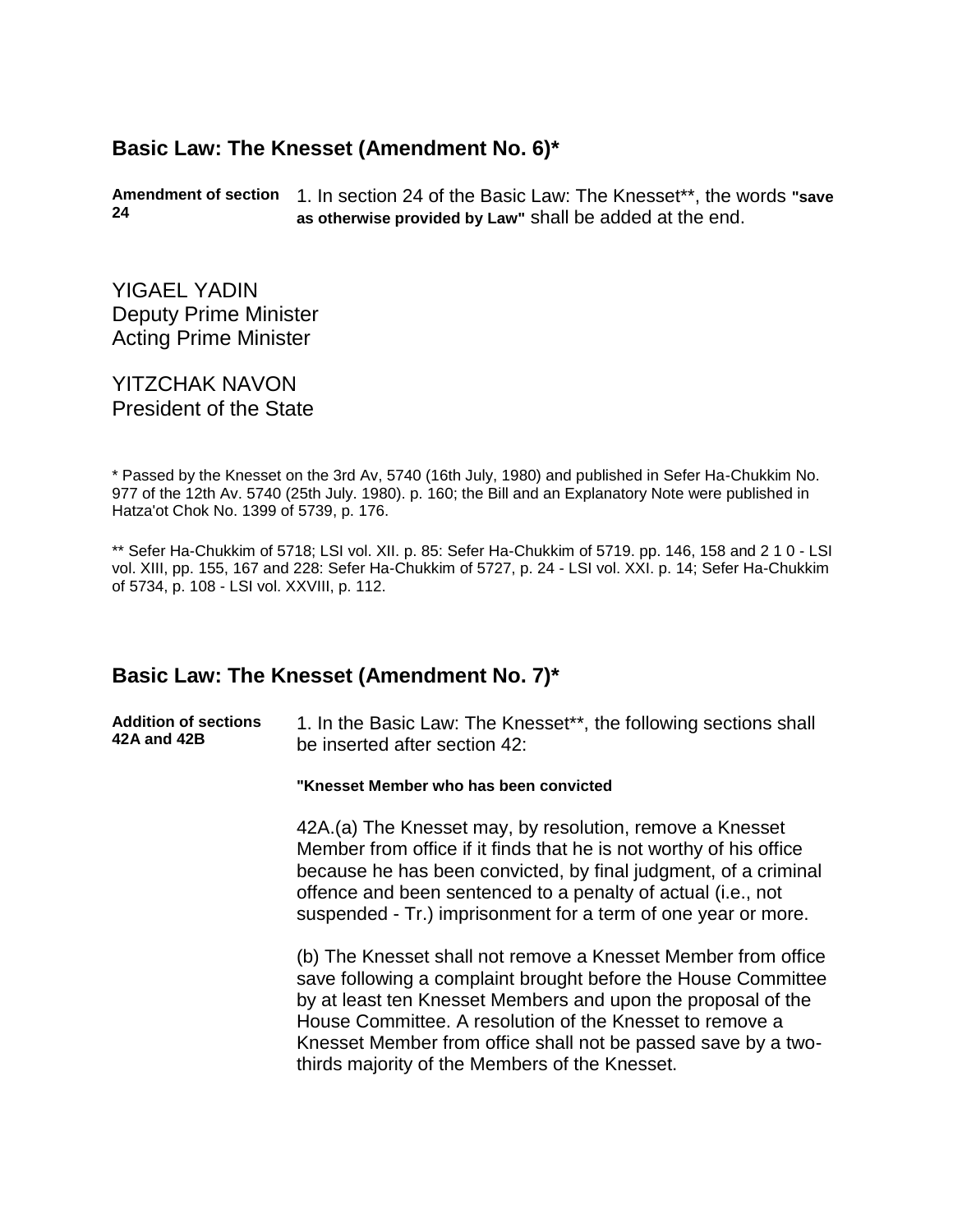(c) The House Committee shall not propose, and the Knesset shall not resolve upon, the removal of a Knesset Member from office before he has been given an opportunity to be heard."

#### **Suspension**

42B.(a) Where a Knesset Member has been convicted of a criminal offence, the House Committee may, upon the proposal of any Knesset Member, suspend him from office as a Knesset Member for the period during which the judgment is not final.

(b) Where a Knesset Member has been convicted of a criminal offence and sentenced to imprisonment, the House Committee may, upon the proposal of any Knesset Member, suspend him from his office as a Knesset Member for the period during which he is undergoing his penalty of imprisonment.

(c) The House Committee shall not pass a resolution under this section before the Knesset Member has been given an opportunity to be heard.".

**Amendment of section 43** 2. Section 43 of the Basic Law: The Knesset shall be re-marked as section 43 (a) and the following subsection shall be added thereafter:

> "(b) Where a person's membership of the Knesset has been suspended under section 42B, his seat shall become vacant for the period of the suspension and his place shall be taken by the candidate referred to in subsection (a). If he resumes his seat, the last of the list of candidates who became a Knesset Member shall cease to hold office, but his right to become again a Knesset Member thereafter, by virtue of the provision of subsection (a), shall not be affected thereby.".

MENAHEM BEGIN Prime Minister

YITZCHAK NAVON President of the State

\* Passed by the Knesset on the 26th Adar Bet, 574 1, (1st April, 1981) and published in Sefer Ha-Chukkim No. 1016 of the 3rd Nisan, 5741 (7th April, 1981), p. 168; the Bill and an Explanatory Note were published in Hatza'ot Chok No. 1519 of 5741, p. 243.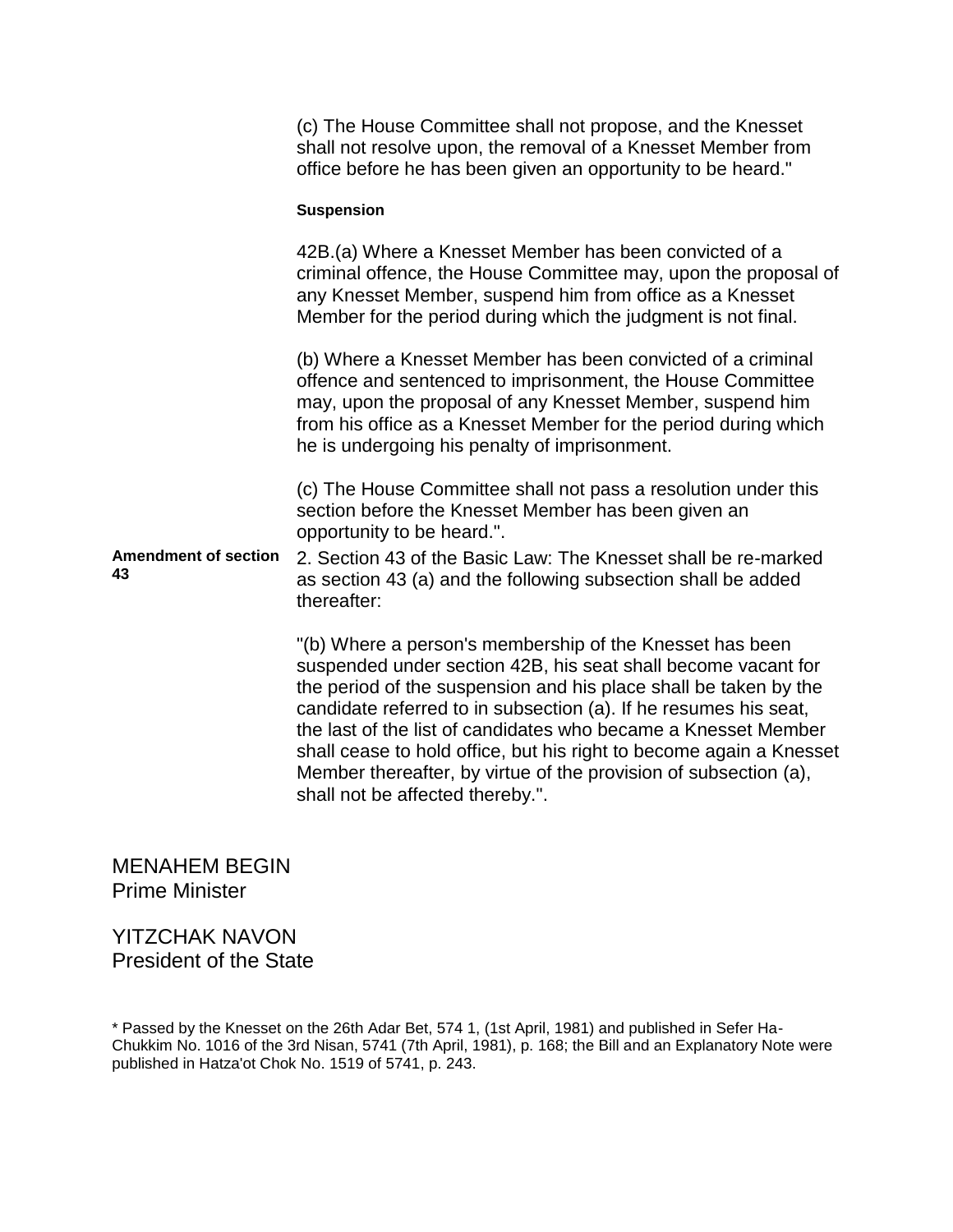\*\* Sefer Ha-Chukkim of 5718, p. 69 - LSI vol. XII, p. 85; Sefer Ha-Chukkim of 5719, pp. 146, 158 and 2 10 - LSI vol. XIII, pp. 155, 167 and 228; Sefer Ha-Chukkim of 5727, p. 24 - LSI vol. XXI, p. 14; Sefer Ha-Chukkim of 5734, p. 108 - LSI vol. XXVIII, p. 112; Sefer Ha-Chukkim of 5740, p. 160 - LSI vol. XXXIV, p. 177.

## **Basic Law: The Knesset (Amendment No. 8)\***

Amendment of section 1. In section 6 of the Basic Law: The Knesset\*\*, after the words **6** "unless a court has deprived him of that right by virtue of any Law" there shall be added the words "or he has been sentenced to a penalty of actual (i.e., not suspended - Tr.) imprisonment for a term of five years or more for an offence against the security of the State designated in that behalf by the Knesset Elections Law and five years have not yet passed since the day when he terminated his period of imprisonment".

MENAHEM BEGIN Prime Minister

YITZCHAK NAVON President of the State

\* Passed by the Knesset on the 26th Adar Bet, 5741, (1st April, 1981) and published in Sefer Ha-Chukkim No. 1016 of the 3rd Nisan, 5741 (7th April, 1981), p. 168; the Bill and an Explanatory Note were published in Hatza'ot Chok No. 1525 of 5741, p. 288.

\*\* Sefer Ha-Chukkim of 5718, p. 69 - LSI vol. XII, p. 85; Sefer Ha-Chukkim of 5719, pp. 146, 158 and 210 - LSI vol. XIII, pp. 155, 167 and 228; Sefer Ha-Chukkim of 5727, p. 24 - LSI vol. XXI, p. 14; Sefer Ha-Chukkim of 5734, p. 108 - LSI vol. XXVIII, p. 112; Sefer Ha-Chukkim of 5740, p. 160 - LSI vol. XXXIV, p. 177; Sefer Ha-Chukkim of 574 1. p. 168 - supra, p. 190.

### **Basic Law: The Knesset (Amendment No. 9)\***

**Amendment of section**  1. In the Basic Law: The Knesset\*\*, the following section shall be **7A** inserted after section 7:

#### "**Prevention of participation of candidates' list**

7A. A candidates' list shall not participate in elections to the Knesset if its objects or actions, expressly or by implication, include one of the following: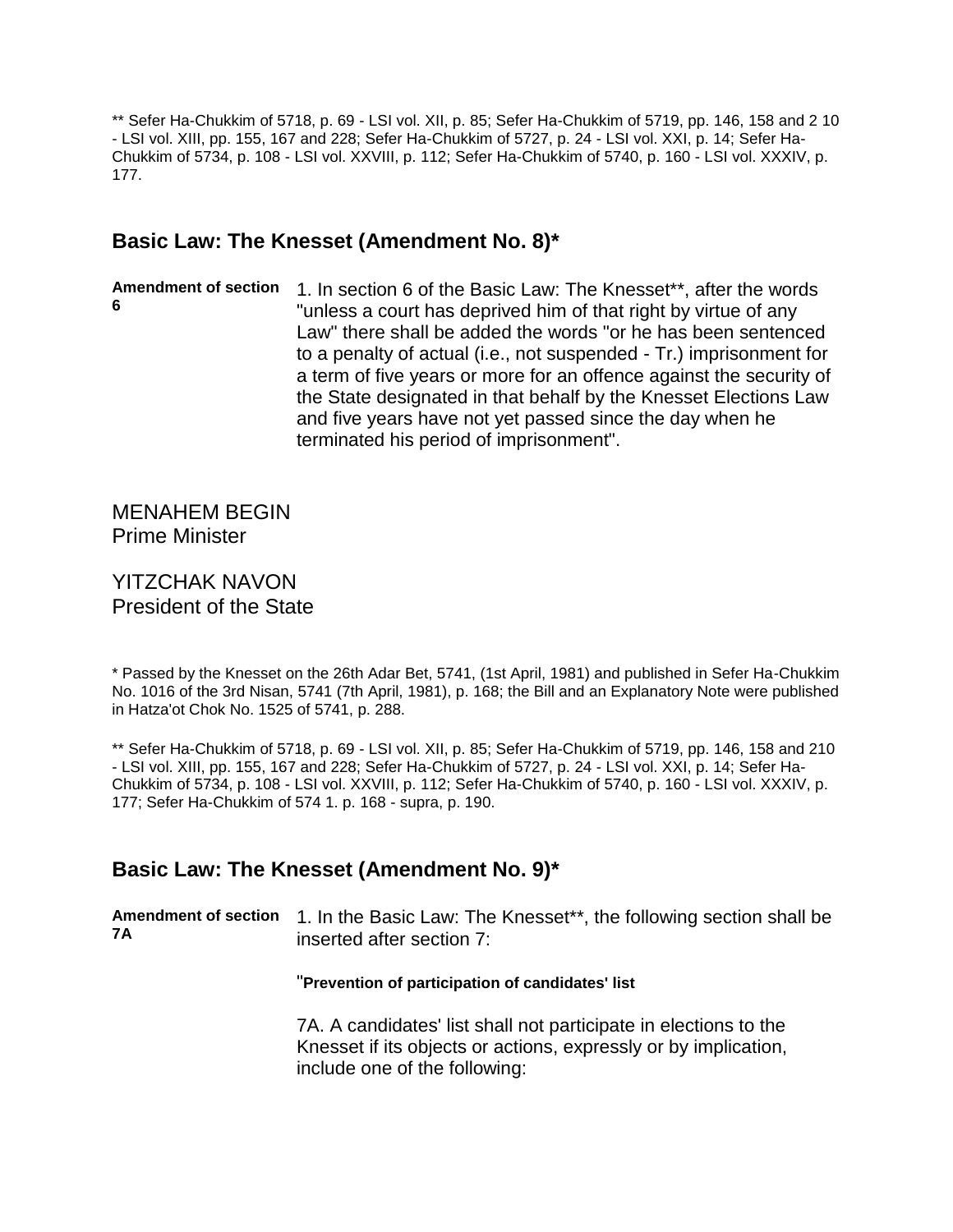(1) negation of the existence of the State of Israel as the state of the Jewish people; (2) negation of the democratic character of the State; (3) incitement to racism.". **Amendment of Knesset**  2. In the Knesset Elections Law (Consolidated Version), 5729- **Elections Law** 1969\*\*\* - (1) in section 63, the words "A candidates' list duly submitted" shall be replaced by the words "A candidates' list not prevented by section 7A of the Basic Law: the Knesset from participating in elections to the Knesset and duly submitted"; (2) in section 64 - (a) the marginal note shall be amended to read "Appeal"; (b) the following subsection shall be inserted after subsection (a); "(a) 1) Where the Central Committee has approved a candidates' list, the Attorney-General or the Chairman of the Central Committee or at least one quarter of the members of the Election Committee may, not later than the 18th day before election day, appeal to the Supreme Court on the ground that the list is prevented by section 7A of the Basic Law: the Knesset from participating in elections to the Knesset."; (3) in section 65, the words "or by the Supreme Court" shall be replaced by the words "or as decided by the Supreme Court".

SHIMON PERES Prime Minister

CHAIM HERZOG President of the State

\* Passed by the Knesset on the 13th Av, 5745 (31st July, 1985) and published in Sefer Ha-Chukkim No. 1155 of the 20th Av, 5745 (7th August, 1985), p. 196; the Bill and an Explanatory Note were published in Hatza'ot Chok No. 1728 of 5745, p. 193.

\*\* Sefer Ha-Chukkim of 5718, p. 69 - LSI vol. XII p. 85; Sefer Ha-Chukkim of 5741, p. 168-LSI vol. XXXV, p. 192.